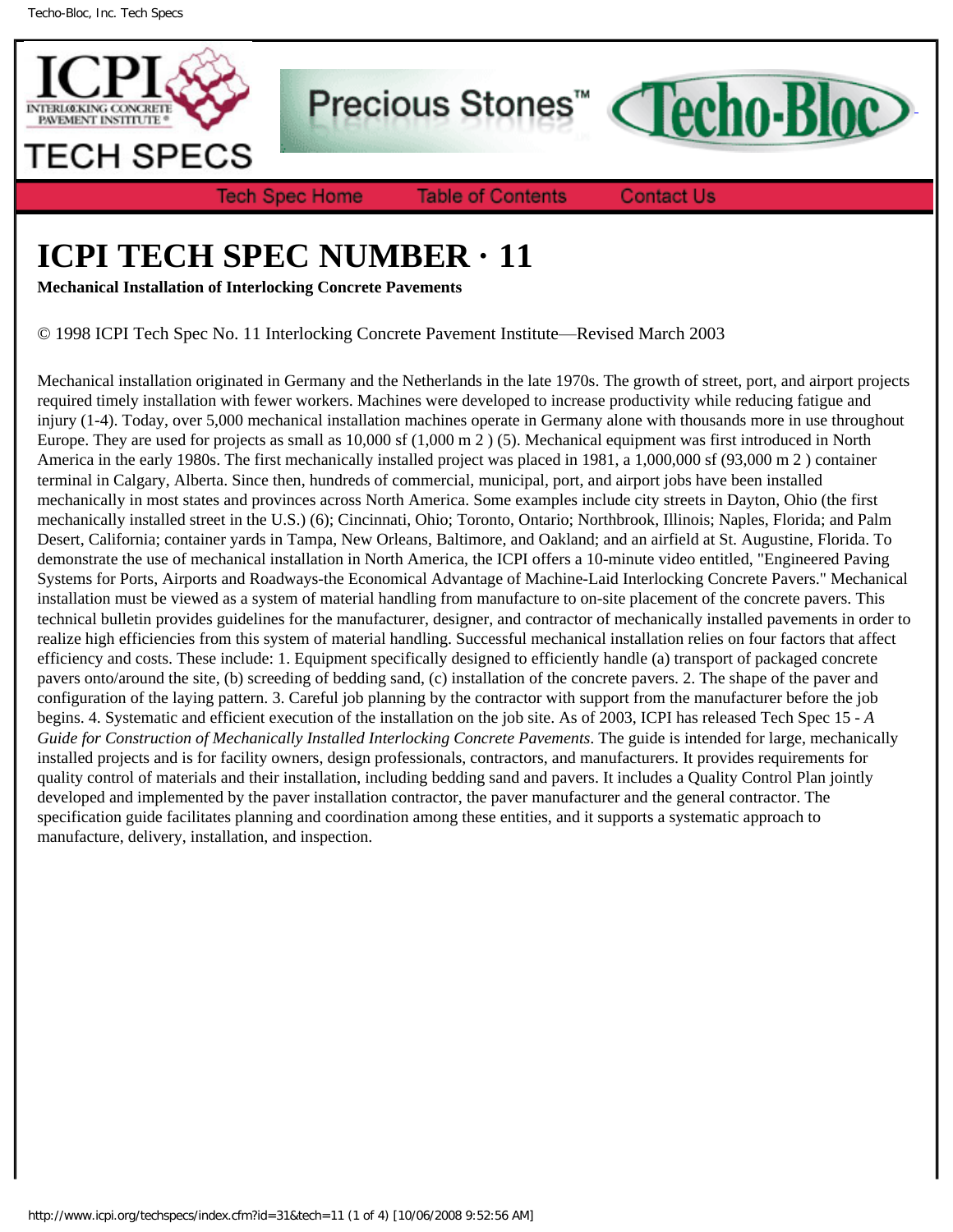

Figure 1. Mechanical installation equipment at Port of Tampa, Florida.

Figure 3. (below) Non-motorized equipment



Figure 2. A cube of 90° herringbone pattern rectangular pavers ready for installation.





## **1. Equipment for Mechanical Installation**

Mechanized equipment includes an operator-activated clamp that lifts one layer or cluster of pavers at a time. Each layer can consist of 20 to 72 paving units. The pavers are manufactured in their prescribed laying pattern within the layer. In rare cases, two smaller layers are manufactured and combined in the factory to make one large layer. Layers are packaged in a "cube," i.e., each layer typically stacked 8 to 10 units high. The cubes arrive at the site with each layer ready to be lifted by the mechanical equipment and placed on the screeded bedding sand. Figure 2 shows a cube of pavers opened and ready for installation by mechanical equipment. When grasped by the clamp, the pavers remain together in the layer. They interlock from lateral pressure provided by the clamp while being lifted. Each layer or cluster is typically about a square yard (m 2 ) in area. The exact layer area varies with each paver pattern. The area covered by the layer can be provided by the manufacturer.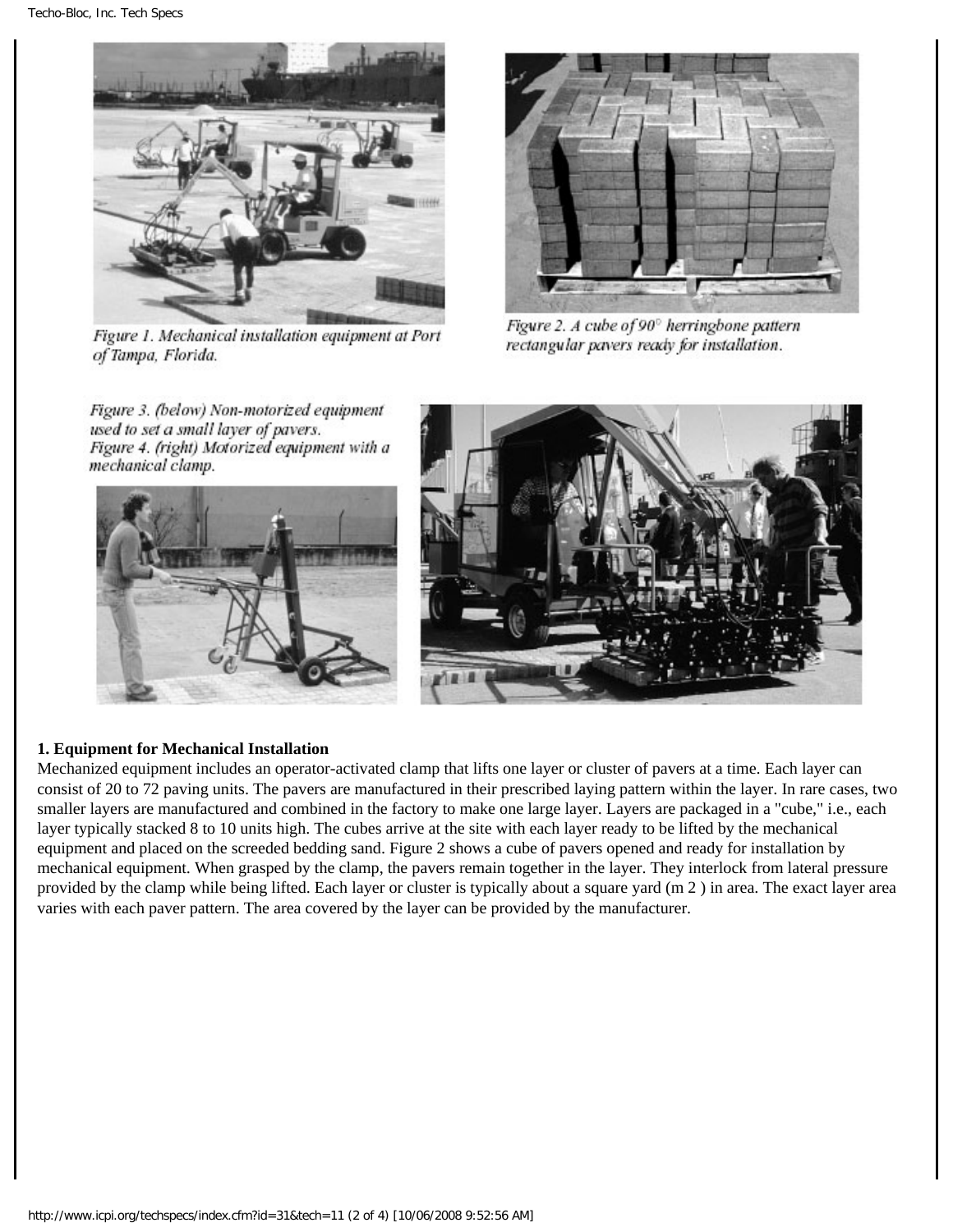



Figure 5. Motorized equipment with a hydraulic clamp.

Figure 6. The vacuum head over the paver layer.

**Types of Equipment-**-Mechanized equipment may be either non-motorized or motorized. *Nonmotorized* equipment consists of a wheeled hand cart and clamp that grabs a half layer, or about 15 to 20 pavers. While it is not as efficient as motorized equipment, a hand-held cart can save time and strain on the installation crew (see Figure 3). Nonmotorized equipment has not been used extensively in North America. However, it may be useful on jobs where noise from vehicles is not permitted (e.g., hospitals), or places with weight limitations and very limited working space, such as roofs. Most *motorized* equipment prevalent in North America is no heavier than a small automobile and is almost as quiet while operating. This equipment can use three different kinds of clamps for placing concrete pavers. The first type is a *mechanical* clamp shown in Figure 4 (7). This clamp consists of many levers that are adjusted to conform to the dimensions of the paver layer prior to starting the job. The initial adjustment of the clamp ensures a tight fit against the layer when activated. When the clamp closes and picks up the layer, the movement in the levers compensates for possible slight misalignment of pavers. Misalignment can be from minor dimensional differences among the pavers in the layer, or caused by small bits of dirt that occasionally lodge between them. When activated by the machine operator, the clamp levers close in unison to pick up a layer. The clamp tightens against its sides while being lifted. The operator then aligns the layer next to the other pavers on the bedding sand. The layer is released from the straight while attempting to wedge the pavers between layers. Wider joints result in a loss of interlock which may reduce the structural integrity and stability of the pavement surface. Therefore, consistent paver dimensions throughout the job helps the crew work efficiently by maintaining straight lines, uniform joint widths, while contributing to interlock. Dimensional growth of pavers is managed by periodically changing molds during manufacturing. This will enable pavers to enlarge consistently while staying within specified tolerances. The number of cycles a mold can run prior to changing will depend on its quality and the abrasiveness of the concrete mix. Dimensional growth is also managed by periodically checking the paver dimensions. This distribution can be done with a ruler, template, or a gauge. An example of a gauge is shown in Figure 16. Dimensional growth is further managed by unloading and installing the largest pavers first. However, loads would need to be marked and distributed on the site in the order of production. This distribution may not be possible on some jobs. Pavers should have straight, square sides to ensure a secure grip by mechanical or hydraulic clamps. Pavers with bulged or slightly rounded, "bellied" sides can drop while being held by these clamps (12). Furthermore, straight lines and consistent joint widths cannot be maintained and interlock decreases. Bulged sides usually result from excessive water in the concrete mix.

**Establishing lines-**-Job site configuration determines the starting point for mechanical installation. Prior to starting, a string line is pulled or chalk line snapped on the screeded bedding sand. The line is perpendicular to the starting face (which may be a curb if it is square to the line) and several layers are placed on the line to establish straight and square courses of layers. Aligning the layers and joint lines at the beginning of the laying process is essential to keeping joints tight and the pattern "in square" as the job proceeds. The lines can guide manual installation of the starting courses (if required) as well as mechanical laying. Parallel string lines are pulled and spaced at intervals equal to several paver layer widths. The distance between string lines should represent the maximum width of the paver layers, i.e., taking into account growth in the layer width from mold wear. The allowable growth, and means of measurement of layers, should be agreed upon between the manufacturer and installer prior to laying the pavers.

**Bedding sand-**-Besides a consistent flow of pavers, there must be a sufficient area of bedding sand screeded and ready to receive